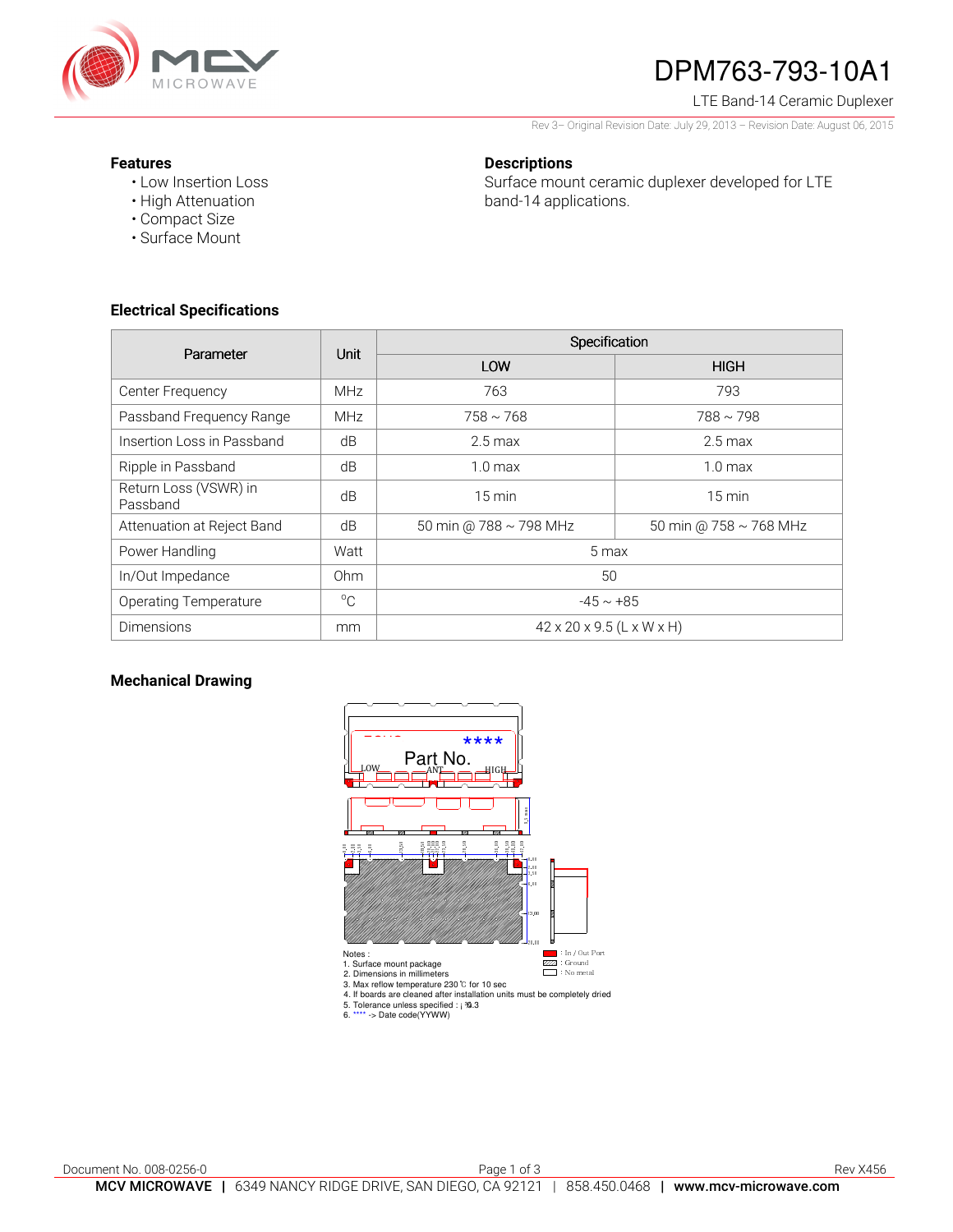

## DPM763-793-10A1

#### LTE Band-14 Ceramic Duplexer

Rev 3– Original Revision Date: July 29, 2013 – Revision Date: August 06, 2015

## **Recommended PCB Layout**



#### **Electrical Response**